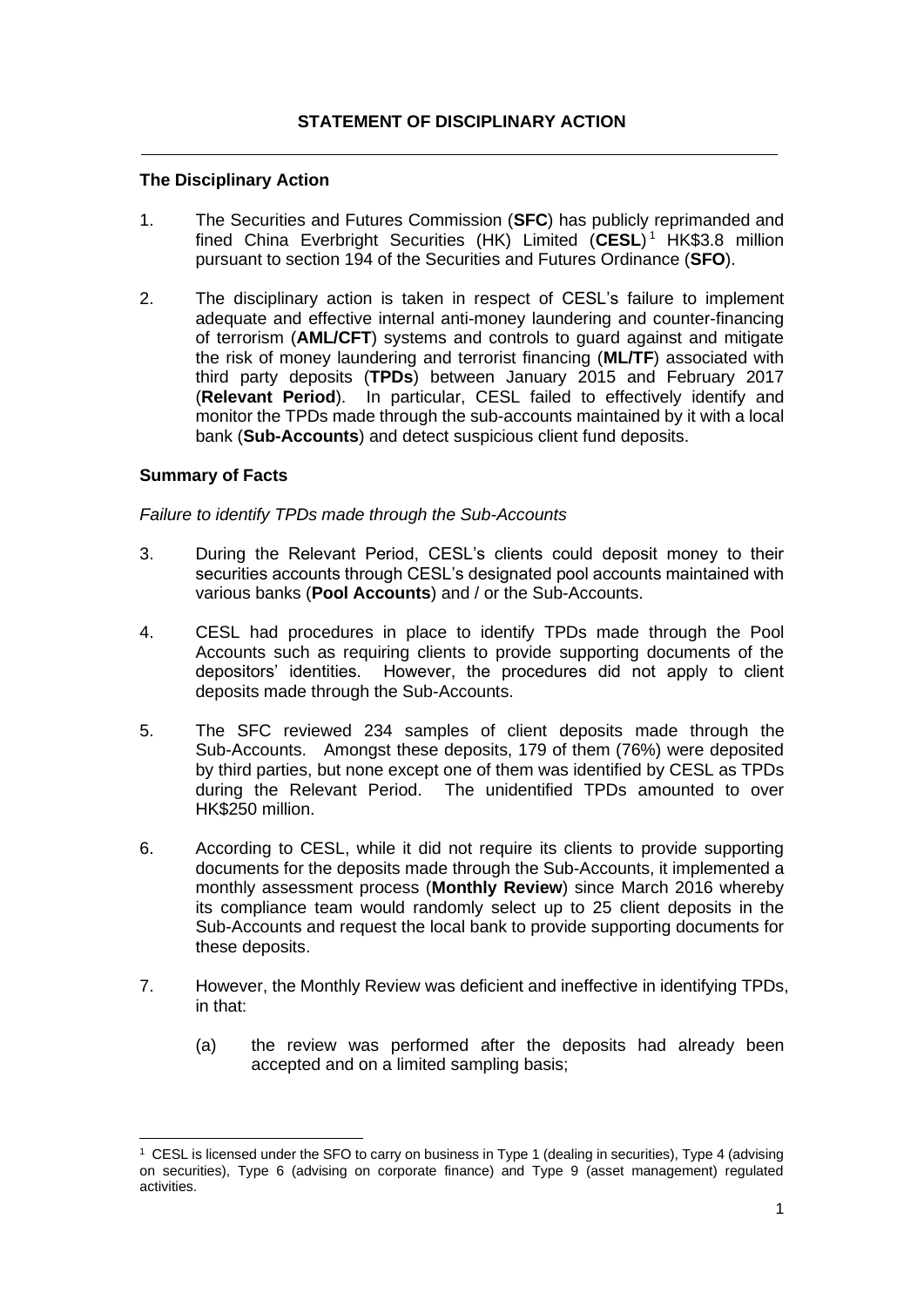- (b) CESL was not able to produce any written replies from the local bank to its requests for information for the selected samples;
- (c) according to two CESL's former compliance officers responsible for conducting the Monthly Review, CESL received only two or no replies from the local bank to their requests for information about the depositors' identities; and
- (d) one of the former compliance officers also confirmed that, although the results of the Monthly Review were stated to be "satisfactory" in the record, the reviews were in fact unfinished given the lack of response from the local bank.

#### *Failure to detect suspicious client fund deposits*

- 8. The SFC identified suspicious fund deposits in some CESL's client accounts, for instance:
	- (a) 11 clients received five or more deposits from multiple third parties, whose relationships with the clients were unknown.
	- (b) The amount of net deposits received by seven clients were not commensurate with their estimated net assets. In two cases, the net amount of funds deposited into the client accounts exceeded 12 and 14 times their estimated net assets.
	- (c) In one instance, five clients, who did not appear to have any relationship with each other, received a total of approximately HK\$5 million from the same third party within four days, and they used the funds to trade in the same stock.
- 9. Despite the presence of the above red flags, CESL did not detect the suspicious client fund deposits and make appropriate enquiries during the Relevant Period.

# *The SFC's findings*

- 10. CESL's failures set out above constitute a breach of:
	- (a) Section 23 of Schedule 2 to the Anti-Money Laundering and Counter-Terrorist Financing Ordinance (**AMLO**) and paragraph 2.1 of the Guideline on Anti-Money Laundering and Counter-Terrorist Financing (April 2015 edition) (**AML Guideline**), which require licensed corporations to implement appropriate internal AML/CFT policies, procedures and controls and take all reasonable measures to ensure that proper safeguards exist to mitigate the risks of ML/TF and prevent a contravention of any customer due diligence and record keeping requirements under the AMLO.
	- (b) General Principle 3 of the Code of Conduct for Persons Licensed by or Registered with the Securities and Futures Commission (**Code of Conduct**), which requires licensed corporations to have and employ effectively the resources and procedures which are needed for the proper performance of their business activities.